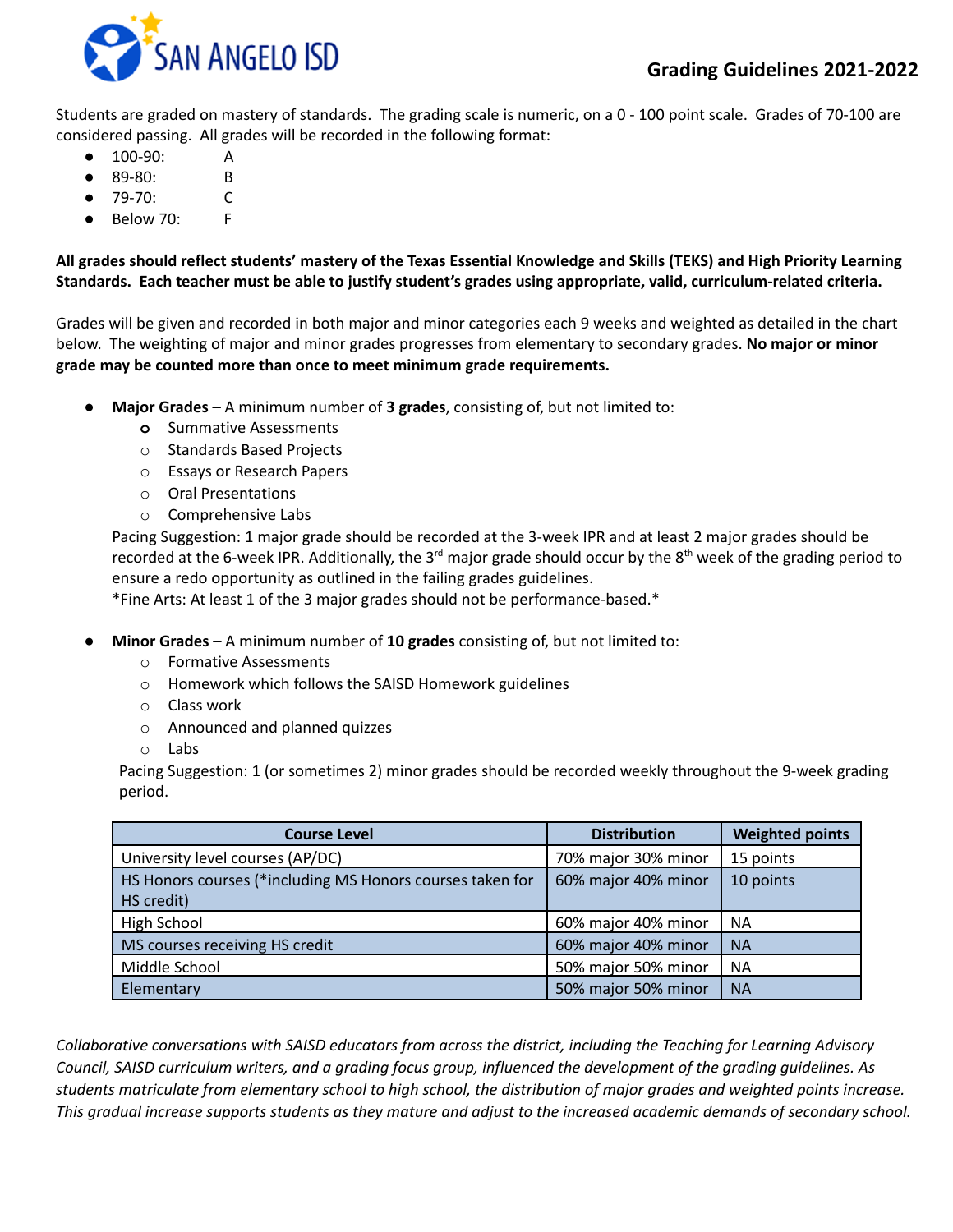

#### **Instructional Modifications and Accommodations**

Implementation of modifications and/or accommodations is the responsibility of individual teachers and administrators on each campus. Modifications/accommodations in instruction and/or materials, as documented on individual modification sheets (for 504 students) or Individual Education Plans (IEP) are to be implemented to the degree specified. Implementation of IEP modifications/504 accommodations is not optional; it is required by both district policy and **federal law.**

#### **Failing Grades**

As previously stated, all grades (major and minor) recorded by teachers must be a reflection of a student's mastery of the TEKS. To continue to ensure mastery of the grade-level standards, all students who receive a failing major grade (below 70) will be given the opportunity to show mastery of the learned concepts assessed.

When a student has a failing major grade (below 70), the following actions need to be taken by the teacher to ensure all students are learning. These actions should occur in a timely manner, which will be directed by campus principals. **Teachers are responsible for tracking grades, informing students, parents, and administrators of progress, and taking action as follows:**

| <b>A Failing Minor</b><br>Grade                                                                                                                                                                                                                                                                                                                                                                                                                                                                                               | <b>A Failing Major Grade</b>                                                                                                                                                                                                                                                                                                                                                                                                                                                                                                                                                                                                                                                                                                                   | A Failing Grade on a IPR                                                                                                                                                                                                                                                                                                                                                                                                                                                                                                                                                                                                                                                                                                                                                          | A Failing Grade on a Report<br>Card                                                                                                                                                                                                                                                                                                                                                                                                                                                                                                                                                                                                                                    |
|-------------------------------------------------------------------------------------------------------------------------------------------------------------------------------------------------------------------------------------------------------------------------------------------------------------------------------------------------------------------------------------------------------------------------------------------------------------------------------------------------------------------------------|------------------------------------------------------------------------------------------------------------------------------------------------------------------------------------------------------------------------------------------------------------------------------------------------------------------------------------------------------------------------------------------------------------------------------------------------------------------------------------------------------------------------------------------------------------------------------------------------------------------------------------------------------------------------------------------------------------------------------------------------|-----------------------------------------------------------------------------------------------------------------------------------------------------------------------------------------------------------------------------------------------------------------------------------------------------------------------------------------------------------------------------------------------------------------------------------------------------------------------------------------------------------------------------------------------------------------------------------------------------------------------------------------------------------------------------------------------------------------------------------------------------------------------------------|------------------------------------------------------------------------------------------------------------------------------------------------------------------------------------------------------------------------------------------------------------------------------------------------------------------------------------------------------------------------------------------------------------------------------------------------------------------------------------------------------------------------------------------------------------------------------------------------------------------------------------------------------------------------|
| Students who have a<br>failing minor grade<br>may have an<br>opportunity, within a<br>timely manner, to<br>gain additional<br>assistance from their<br>teacher.<br>These opportunities<br>can be delivered<br>either during class<br>time or at an<br>alternatively<br>scheduled time with<br>the teacher. This can<br>be done through<br>differentiated<br>individual<br>instruction, small<br>group instruction,<br>tutorials, etc.<br>Teachers may<br>increase grades on<br>minor assignments if<br>desired, but it is not | Students who have a failing major<br>grade should be given an<br>opportunity, within a timely<br>manner, to have their grade<br>increased to a 70 with ONE of the<br>options below:<br>• reteach AND reassess opportunity,<br>• extra credit for a task that requires<br>demonstration of the same<br>learned concepts originally<br>assessed, or<br>• an alternatively designed<br>assignment that may offer a<br>student another way to<br>demonstrate mastery of the<br>learned concepts.<br>** Teachers should indicate in the<br>gradebook that the increased grade<br>is because of a redo opportunity. **<br>K-8 students may earn higher than a<br>70 and can increase grades on all<br>major assignments.<br>Some exemptions to these | <b>BEFORE a student has a failing</b><br>grade on an IPR, the actions<br>listed in the previous columns<br>should have been taken and<br>documented.<br>If a student has a failing average<br>on an IPR, teachers MUST:<br>• Contact the parent or guardian<br>and communicate that the<br>student is in jeopardy of having<br>a failing grading period grade<br>and describe ways students can<br>master concepts and<br>remediate failing grades, AND<br>$\bullet$ Communicate with an<br>administrator on campus that<br>the student is in jeopardy of<br>having a failing grading period<br>grade. This communication<br>process should be determined<br>by the campus.<br>Please note, any student with a<br>failing IPR grade at the $1st 6$<br>weeks of school will become | <b>BEFORE a student has a</b><br>failing grade on a report card,<br>the actions listed in the<br>previous columns should<br>have been taken and<br>documented.<br>It is expected that the teacher<br>has presented multiple<br>opportunities for the student<br>to demonstrate mastery of<br>learned concepts by the end<br>of the 9-week reporting<br>period. These opportunities<br>must have been documented<br>and communicated to a<br>parent or guardian.<br>Additionally, a campus<br>administrator must be aware<br>of the multiple opportunities<br>presented to the students and<br>parents/guardians to master<br>concepts and remediate<br>failing grades. |
| required.                                                                                                                                                                                                                                                                                                                                                                                                                                                                                                                     | guidelines may apply to Fine Arts.                                                                                                                                                                                                                                                                                                                                                                                                                                                                                                                                                                                                                                                                                                             | ineligible.                                                                                                                                                                                                                                                                                                                                                                                                                                                                                                                                                                                                                                                                                                                                                                       |                                                                                                                                                                                                                                                                                                                                                                                                                                                                                                                                                                                                                                                                        |

The purpose of the grading guidelines is to ensure that all students are given the opportunity to demonstrate mastery of the grade-level standards so that they are prepared for the next academic level or graduation. Campus administrators will work with Executive Directors to ensure implementation of these guidelines for failing grades.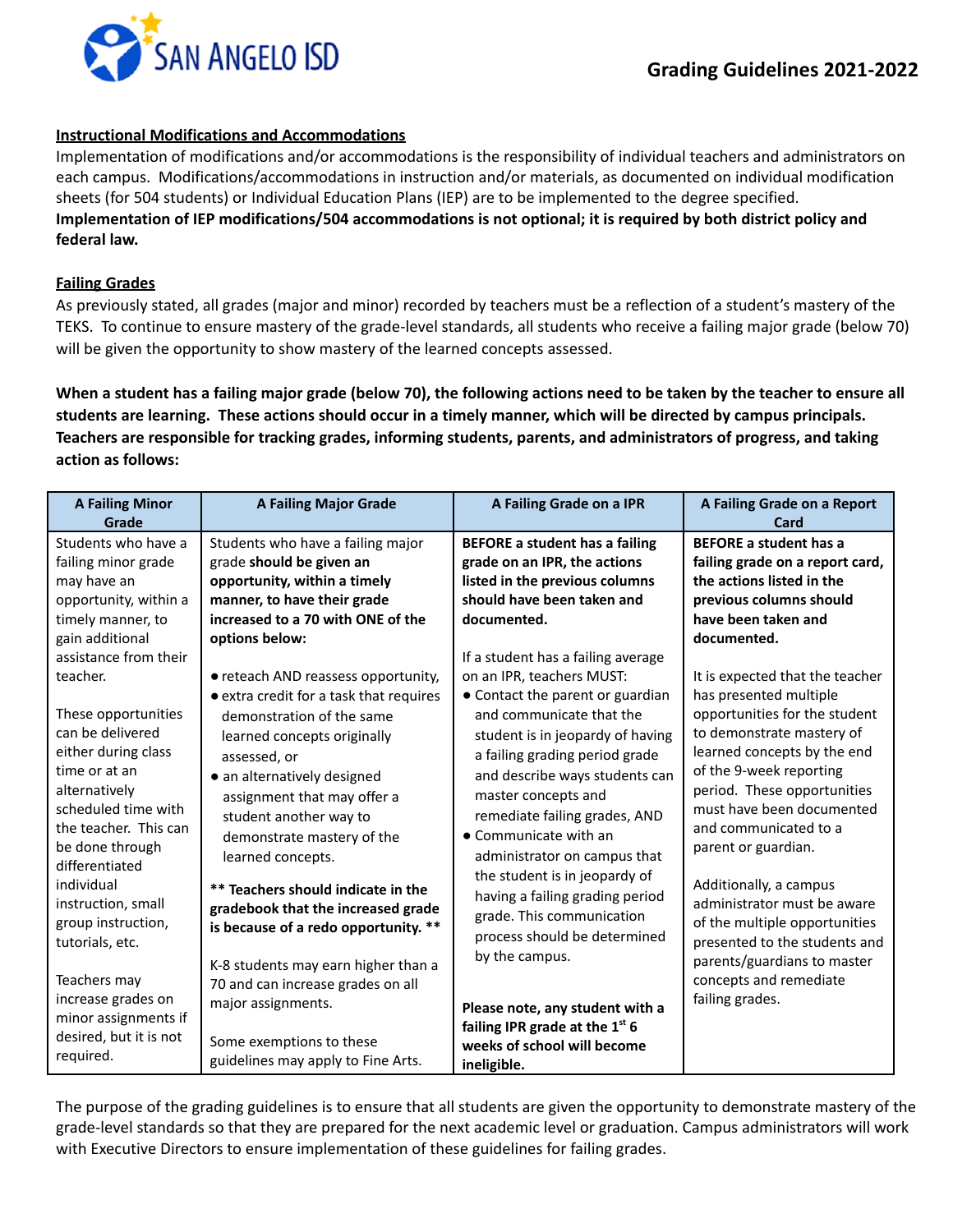

## **Make-up Work**

Students are expected to make-up any assignments due to absences within the timeframe specified below. **However, in this** special time period, students will be given more grace and time if needed due to health related issues. Teachers always have the discretion to allow more time. Teachers will use professional discretion in assessing the need for assignments missed due to extended absences and extenuating circumstances.

- Students will be given 1 day for each day absent, plus 1 day to complete minor and major grades.
- For students who have missed an assessment, it is recommended that the assessment be completed before or after school, during lunch, or at an alternatively scheduled time and should be supervised by the teacher. Consideration should be given for students who have a barrier to coming before or after school. Teachers do have the discretion to allow students to complete a make-up assessment during class time. However, if the student misses important instruction while making up the assessment, the missed instruction must be made accessible to the student.

Students who are gone on school business (athletic, academic, or extracurricular activities) can request access to missed instruction and/or assignments prior to the absence to ensure a minimal loss of instructional time. This can be accomplished through virtual access, Google classroom, or other avenues. Teachers are responsible for ensuring students who are absent (including school business related absences) have adequate access to missed instruction.

## **Late Assignments/Late Work**

Late work is classified as work not turned in on time, but not due to an excused or unexcused absence. Late work will be accepted with the **maximum** deductions as follows. **Teachers have the discretion to accept late work without penalty**.

| Elementary (K-5) |        | Secondary (6-12) |        |
|------------------|--------|------------------|--------|
| 1 day late       | $-10%$ | 1 day late       | $-10%$ |
| 2 days late      | $-20%$ | 2 days late      | $-20%$ |
| 3-5 days late    | $-30%$ | 3 days late      | -30%   |

#### **Academic Dishonesty**

A student found to have engaged in academic dishonesty shall be subject to grade penalties on assignments or tests and disciplinary penalties in accordance with the Student Code of Conduct. Academic dishonesty includes cheating or copying the work of another student, plagiarism, and unauthorized communication between students during an examination. The determination that a student has engaged in academic dishonesty shall be based on the judgment of the classroom teacher or another supervising professional employee, taking into consideration written materials, observation, or information from students.

## **Semester Exams**

Semester exams will be administered for all high school credit courses. Semester exams will count 1/7<sup>th</sup> of the semester grade average. The actual semester exam grade will be recorded on the report card and will be used in determining the semester average. Students may earn semester exam exemptions according to campus procedures. Students are required to attend school even if exam exemptions are earned.

## **Progress Reports and Report Cards**

- Progress reports will be available to students at week 3 and week 6 of the 9-week grading period through HAC. Parents are encouraged to monitor student grades through Home Access Center (HAC).
- Report cards will be available to students at the end of the 9-week grading period via HAC.
- Following the failing grade guidelines, teachers must request a conference with parents any time the student is in jeopardy of failing.

#### **Incomplete Grades**

An "I" recorded on the report card indicates an incomplete grade that must be cleared within the appropriate specified time or the "I" will become a failing grade. It is recommended that an incomplete should be cleared within 5 days but must be done within 3 weeks. It is the student's responsibility to make arrangements with the teacher to clear any grade of incomplete. The principal retains the authority to extend time for completion in extenuating circumstances.

For UIL purposes, an "I" has the same effect as an "F". Therefore, a student with an "I" at a grade checkpoint will become ineligible for play and/or performance. Additionally, if the "I" is not corrected within 5 days, a student becomes ineligible.